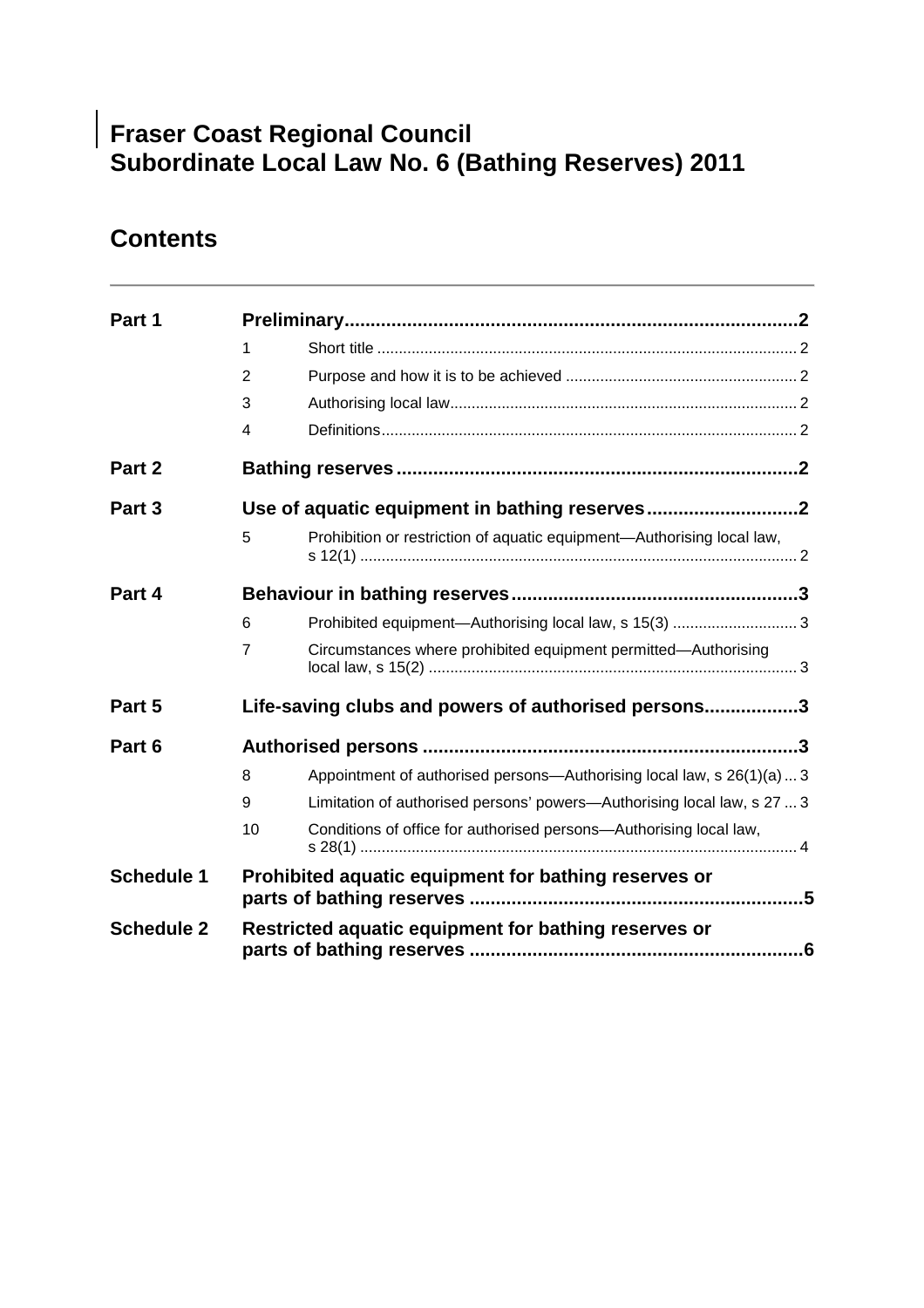### **Part 1 Preliminary**

### **1 Short title**

This subordinate local law may be cited as *Subordinate Local Law No. 6 (Bathing Reserves) 2011.*

#### **2 Purpose and how it is to be achieved**

- (1) The purpose of this subordinate local law is to supplement *Local Law No. 6 (Bathing Reserves) 2011*, which provides for the orderly management and regulation of activities within bathing reserves placed under the local government's control.
- (2) The purpose is to be achieved by providing for—
	- (a) the regulation of the use of aquatic equipment within bathing reserves; and
	- (b) the appointment and powers of authorised persons to manage and enforce the regulation of conduct within bathing reserves.

### **3 Authorising local law**

The making of the provisions in this subordinate local law is authorised by *Local Law No. 6 (Bathing Reserves) 2011* (the *authorising local law*)*.* 

#### **4 Definitions**

- (1) Particular words used in this subordinate local law have the same meaning as provided for in the authorising local law.
- (2) In addition, in this subordinate local law

*fishing buffer zone* means an area comprising any part of the foreshore or waters that is within 100 metres of any point on the Urangan Pier, excepting a vessel transgressing the fishing buffer zone under normal navigational channel operations.

*Note: A signalled navigation channel exists adjacent to the end of the Urangan Pier.*

### **Part 2 Bathing reserves**

*This part in the authorising local law does not contain any matters to be provided for by subordinate local law.* 

### **Part 3 Use of aquatic equipment in bathing reserves**

### **5 Prohibition or restriction of aquatic equipment—Authorising local law, s 12(1)**

- (1) For section 12(1) of the authorising local law, the equipment mentioned in column 2 of schedule 1 is prohibited in the corresponding bathing reserve or part of a bathing reserve mentioned in column 1 of schedule 1.
- (2) For section 12(1) of the authorising local law, the equipment mentioned in column 2 of schedule 2 is restricted in the corresponding bathing reserve or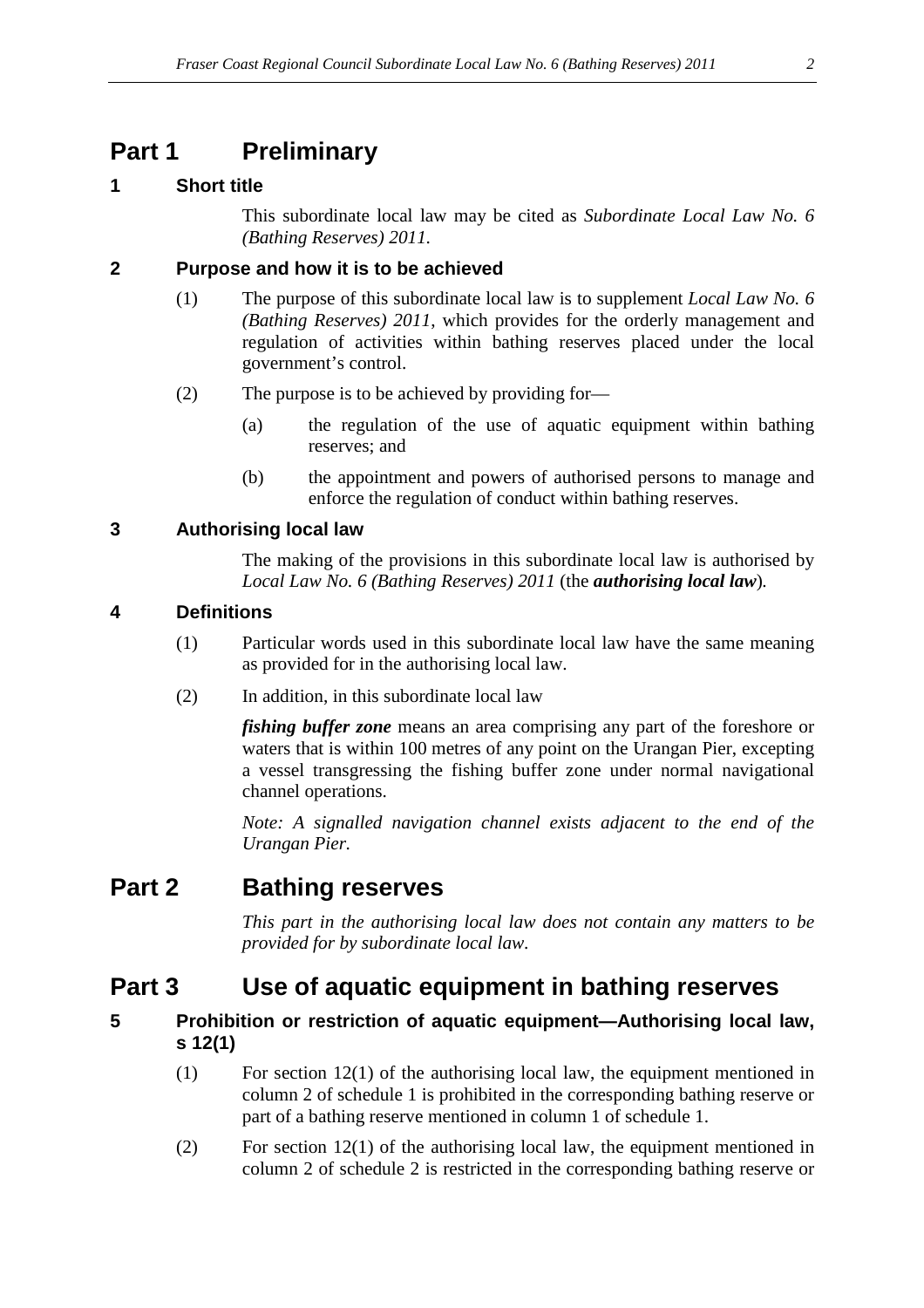part of a bathing reserve mentioned in column 1 of schedule 2, to the extent described in column 3 of schedule 2.

### **Part 4 Behaviour in bathing reserves**

#### **6 Prohibited equipment—Authorising local law, s 15(3)**

For section 15(3) of the authorising local law, the following objects are prohibited equipment in a bathing reserve—

- (a) a land yacht;
- (b) a tent or shelter that covers an area of more than 10 square metres;
- (c) aquatic equipment that is permanently moored.

#### **7 Circumstances where prohibited equipment permitted—Authorising local law, s 15(2)**

For section 15(2) of the authorising local law, the prohibition on prohibited equipment in a bathing reserve does not apply—

- (a) in the case of a spear gun or fishing spear—where the gun or spear is not loaded and is located within the confines of a boat that is in a boat access or navigation channel; or
- (b) in the case of a tent or shelter that covers more than 10 square metres— where the tent or shelter is either—
	- (i) used during a competition or event for which an approval has been granted by the local government; or
	- (ii) erected within an area set aside by the local government for tents or shelters.

### **Part 5 Life-saving clubs and powers of authorised persons**

*This part in the authorising local law does not contain any matters to be provided for by subordinate local law.* 

### **Part 6 Authorised persons**

### **8 Appointment of authorised persons—Authorising local law, s 26(1)(a)**

For section  $26(1)(a)$  of the authorising local law, the captain of a life-saving patrol is an authorised person for the authorising local law.

#### **9 Limitation of authorised persons' powers—Authorising local law, s 27**

For section 27 of the authorising local law, the powers of an authorised person appointed under section 8 of this subordinate local law are limited as follows—

- (a) the authorised person may only exercise the powers of an authorised person—
	- (i) in the part of the bathing reserve assigned to the lifesaving club under section 19 of the authorising local law; and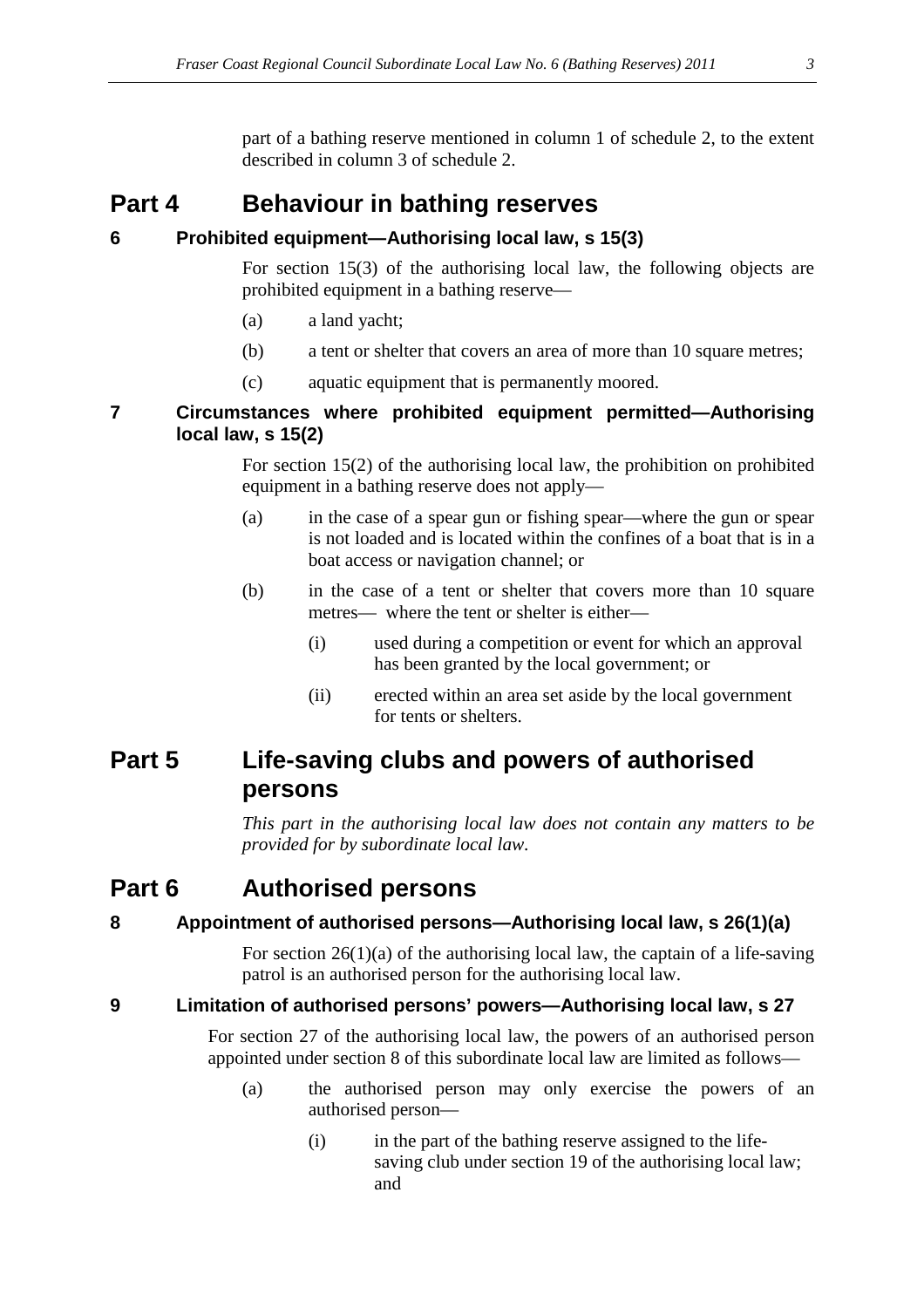- (ii) during the times that the person is part of a life-saving patrol.
- (b) the authorised person may only exercise the powers under sections 20 (Enclosure for life-saving patrol), 22 (Power to remove or reduce danger) and 24 (Powers to require bathers to leave water) of the authorising local law.

#### **10 Conditions of office for authorised persons—Authorising local law, s 28(1)**

For section 28(1) of the authorising local law, an authorised person appointed under section 8 of this subordinate local law holds office on the following condition—

(a) if there is any conflict between an authorised person appointed under section  $26(1)(b)$  of the authorising local law and an authorised person appointed under section 8 of this subordinate local law regarding the way the powers of an authorised person should be exercised under the local law, the powers shall be exercised as directed by the authorised person appointed under section  $26(1)(b)$ .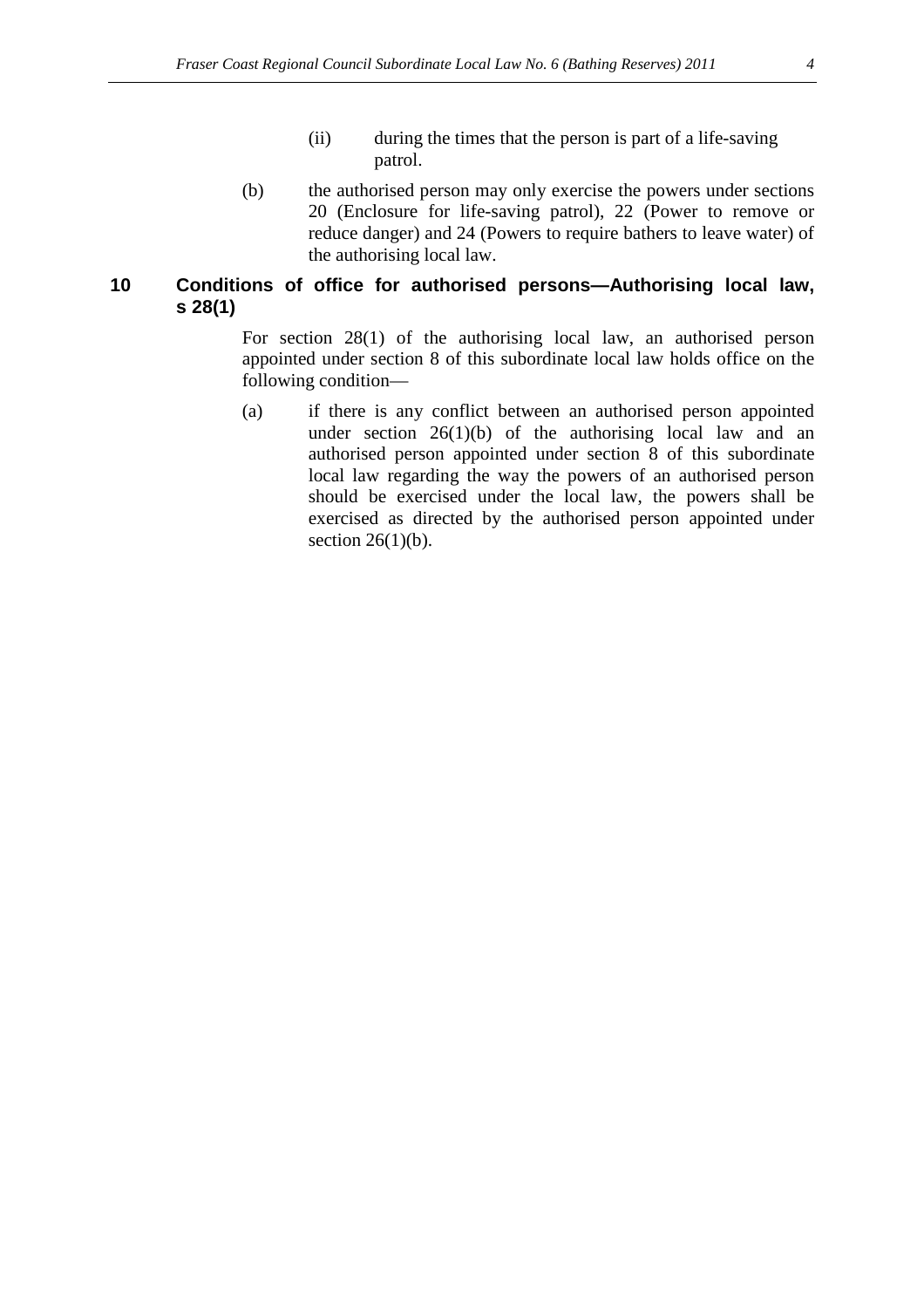# **Schedule 1** Prohibited aquatic equipment for bathing **reserves or parts of bathing reserves**

section 5(1)

| Column 1<br><b>Bathing reserve or part of bathing</b><br>reserve                 | Column <sub>2</sub><br><b>Prohibited aquatic equipment</b> |
|----------------------------------------------------------------------------------|------------------------------------------------------------|
| a fishing buffer zone within any bathing<br>reserve in the local government area | all aquatic equipment                                      |